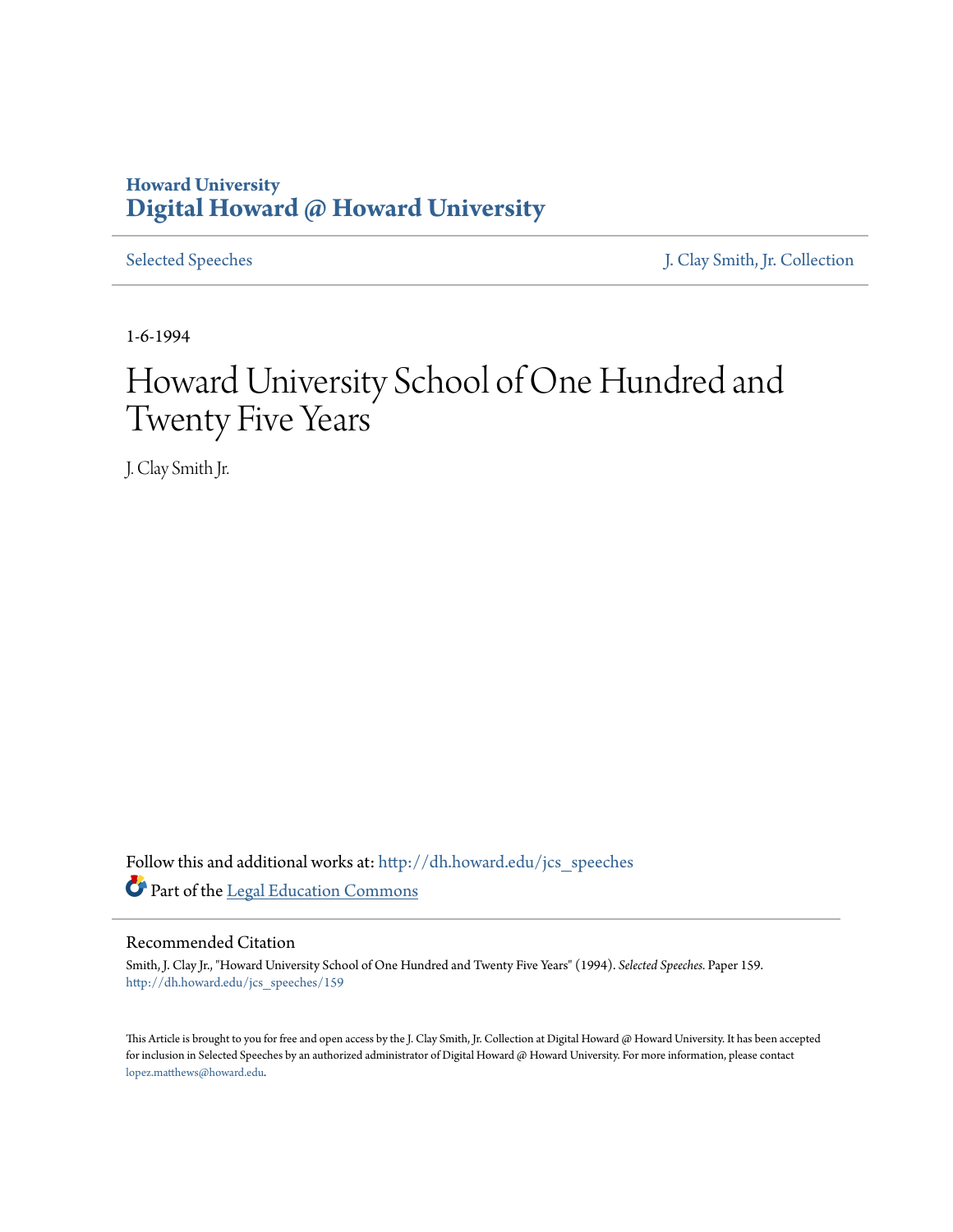

HOWARD UNIVERSITY

2900 VAN NESS STREET. N.W. WASHINGTON. D.C. 20008

January 6, 1994

## Howard University School of Law: One Hundred and Twenty Five Years

By: Professor J. clay Smith, Jr.

On January 6, 1869, a wonderful and unprecedented event took place in a Nation that had only recently freed black people from bondage: The Howard University School of Law opened its doors. It must have been a joyous day for John Mercer Langston, the first Law Dean, who had been denied admission by two law schools because of his race. Dean Langston must have felt vindicated to head a law school in which he could direct the future of law through the students who would pass through Howard University's law school.

One is bound to wonder whether in the caverns of Dean Langston's mind he anticipated that this Law School would survive to celebrate its 125th anniversary. I think so. I think that the University and the Trustees, who were responsible for calling Langston to organize the Law School, knew that the Law School and its graduates would play a exceptional, and special role in American law. That role was define by a mission mandating that its graduates would be not only well trained, but well directed to emancipate their people from laws, customs, attitudes. and emancipate their people from laws, customs, attitudes, indifference that incapacitated them from full participation in the economic, political and social fabric of a Democratic State.

Early in its origination, the Law School determined that its graduates must tackle all objects of law and politics to the advantage of the disadvantaged. They have succeeded, but I bet not beyond what was expected of them by deans and teachers who helped direct their paths, enhanced their spirits, shared their dreams,<br>praised their efforts, and aggressively encouraged their aggressively encouraged their aspirations of becoming lawyers.

The names of all of the first students, former slaves, that enrolled in the Law School may not be known. However, I call the roll today of known students, who entered the Law School when the key of Justice unlocked the door of Jurisprudence on January 6, 1869. They also were the first "colored students" to graduate from a law school in the world. I call the names of Louis A. Bell, John H. Cook, John H. Johnson, George D. Johnson, George B. Mabson, A.W. Shadd, Charles N. Thomas, Thomas B. Warrick, John H. Williams and Wathal G. Wynn. I also call the name of Charlotte E. Ray, who, in 1872, became the first woman (black) to graduate from the Law'